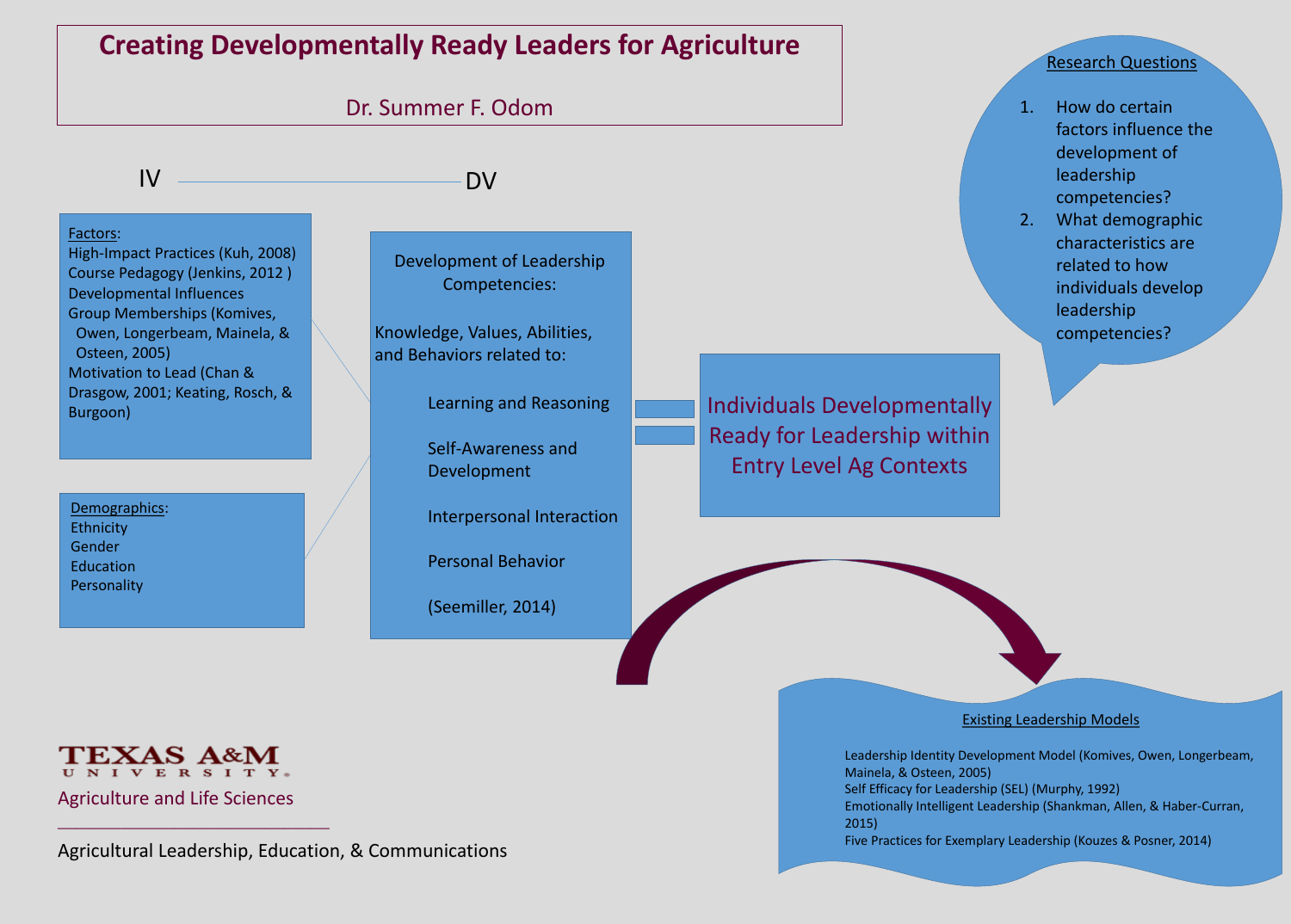# **Creating Developmentally Ready Leaders for Agriculture**

Summer F. Odom, Ph.D. Assistant Professor Agricultural Leadership, Education, & Communications Texas A&M University

### **Introduction/Need for Research**

Research priority three of the National Agricultural Education Research Agenda focuses on the need for a sufficient scientific and professional workforce that addresses the challenges of the 21<sup>st</sup> century (Roberts, Harder, & Brashears, 2016). "Utilizing research to draw a connection between the impact of our academic programs and student preparedness and success is essential for survival and sustainability of agricultural leadership, education, and extension education" (Roberts et al., 2016, p. 32). While the number of leadership programs is robust, little empirical investigation has been done to examine the benefits of these programs (Posner, 2012). Crawford, Lang, Fink, Dalton, and Fielitz (2011) identified leadership as one of the soft skill clusters essential for employment within the food and agricultural sciences. My research focuses on the factors that influence the development of leadership competencies of individuals that impact their developmental leadership readiness for entry level agricultural contexts. Factors that may influence the development of leadership competencies include: high-impact practices, course pedagogy, developmental influences, group memberships, and motivation to lead. Leadership competencies refer to those knowledge, values, abilities, and behaviors related to learning and reasoning, self-awareness and development, interpersonal interaction, and personal behavior (Seemiller, 2014). By examining the factors that impact the development of leadership competencies, leadership educators can design programs that are purposeful and increase graduates' ability to be prepared for leadership positions within agricultural contexts.

# **Methodology/Current Theories/Models**

Seemiller (2014) developed a list of student leader competencies that provide a framework for investigating the areas of leadership needed by students to be able to lead in some capacity. Existing leadership theories and models which can serve as frameworks for the design of research studies around the area of developmental leadership readiness include the leadership identity development model (Komives, Owen, Longerbeam, Mainela, & Osteen, 2005), selfefficacy for leadership (Lord & Hall, 2005), emotionally intelligent leadership (Shankman, Allen, & Haber-Curran, 2015), and five practices for exemplary leadership (Kouzes & Posner, 2014).

# **Results/Relationships Leading to Impacts**

Keating, Rosch, and Burgoon (2014) examined one specific leadership course and the effect on the leadership development of students. Students reported significant gains in leadership skill, efficacy, and motivation to lead over the course of the semester. Reported gains varied by students' initial score on the construct of motivation to lead. While courses have the ability to impact students' developmental readiness, other factors such as high-impact practices, developmental influences such as mentoring and structured reflection, and group membership may also affect the development of students' leadership competencies and their readiness for leadership positions within agricultural contexts.

# **Conclusions/Future Plans**

My research framework examines the concept of leader developmental readiness of students who will be entering entry-level agricultural contexts. Leadership is considered a soft skill purported